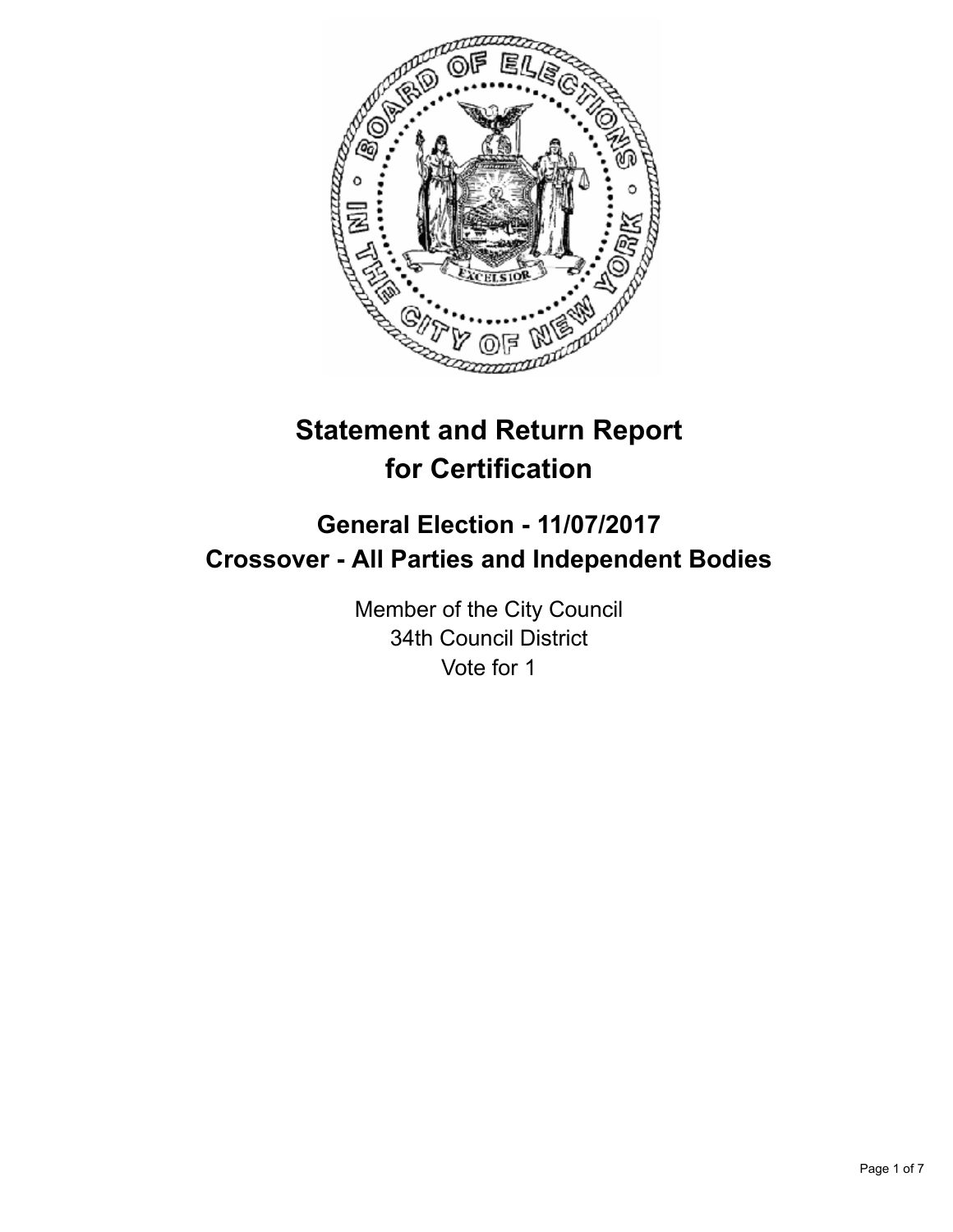

#### **Kings County**

| PUBLIC COUNTER                                           | 15,697                  |
|----------------------------------------------------------|-------------------------|
| MANUALLY COUNTED EMERGENCY                               | 12                      |
| ABSENTEE / MILITARY                                      | 137                     |
| AFFIDAVIT                                                | 246                     |
| <b>Total Ballots</b>                                     | 16,092                  |
| Less - Inapplicable Federal/Special Presidential Ballots | 0                       |
| <b>Total Applicable Ballots</b>                          | 16,092                  |
| ANTONIO REYNOSO (DEMOCRATIC)                             | 12,418                  |
| ANTONIO REYNOSO (WORKING FAMILIES)                       | 1,831                   |
| ALEXIS PENCE (WRITE-IN)                                  | 1                       |
| ALFRED HENDERSON (WRITE-IN)                              | 1                       |
| ANNIE MEDLIN (WRITE-IN)                                  | 1                       |
| ANTONIA ORTIZ (WRITE-IN)                                 | 1                       |
| BENJAMIN DAVIS (WRITE-IN)                                | 1                       |
| BENJAMIN G. KISSEL (WRITE-IN)                            | 1                       |
| BERNIE SANDERS (WRITE-IN)                                | 1                       |
| <b>BONNIE ANN (WRITE-IN)</b>                             | 1                       |
| <b>BRAD GURAL (WRITE-IN)</b>                             | 1                       |
| CARL HUNTZINGER (WRITE-IN)                               | 1                       |
| CHRIS PRATT (WRITE-IN)                                   | 1                       |
| CHRISTOPHER MARTE (WRITE-IN)                             | 3                       |
| CRAIG BEEMAN (WRITE-IN)                                  | 1                       |
| CRAIG WARSHACK (WRITE-IN)                                | 1                       |
| DALE E. HO (WRITE-IN)                                    | 1                       |
| DARREN E COX (WRITE-IN)                                  | 1                       |
| DENISE BERSILE (WRITE-IN)                                | 1                       |
| DONALD TRUMP (WRITE-IN)                                  | 1                       |
| ERIC A. URLICH (WRITE-IN)                                | 3                       |
| FRANCESCA L. CUTRONE (WRITE-IN)                          | 2                       |
| JABARI BRISPORT (WRITE-IN)                               | $\overline{\mathbf{c}}$ |
| JAMES MARION (WRITE-IN)                                  | 1                       |
| JASON DAVIES (WRITE-IN)                                  | 1                       |
| JOEL HERZIG (WRITE-IN)                                   | 1                       |
| JOHN NOLL (WRITE-IN)                                     | 1                       |
| JUDAH FRIEDLANDER (WRITE-IN)                             | 1                       |
| KEITH POWERS (WRITE-IN)                                  | $\overline{\mathbf{c}}$ |
| KIRK CEBALLOS (WRITE-IN)                                 | 1                       |
| KRISTINA POE (WRITE-IN)                                  | 1                       |
| KYLE LIND (WRITE-IN)                                     | 1                       |
| LAGINA PHILIPS (WRITE-IN)                                | 1                       |
| LANDRY ROSE (WRITE-IN)                                   | 1                       |
| LOUIS VILCILLO (WRITE-IN)                                | 1                       |
| MARIA DONIANO (WRITE-IN)                                 | 1                       |
| MAUREEN ZIVIC (WRITE-IN)                                 | 1                       |
| MEREDITH CHESNEY (WRITE-IN)                              | 1                       |
| MICHAEL BLOOMBERG (WRITE-IN)                             | 1                       |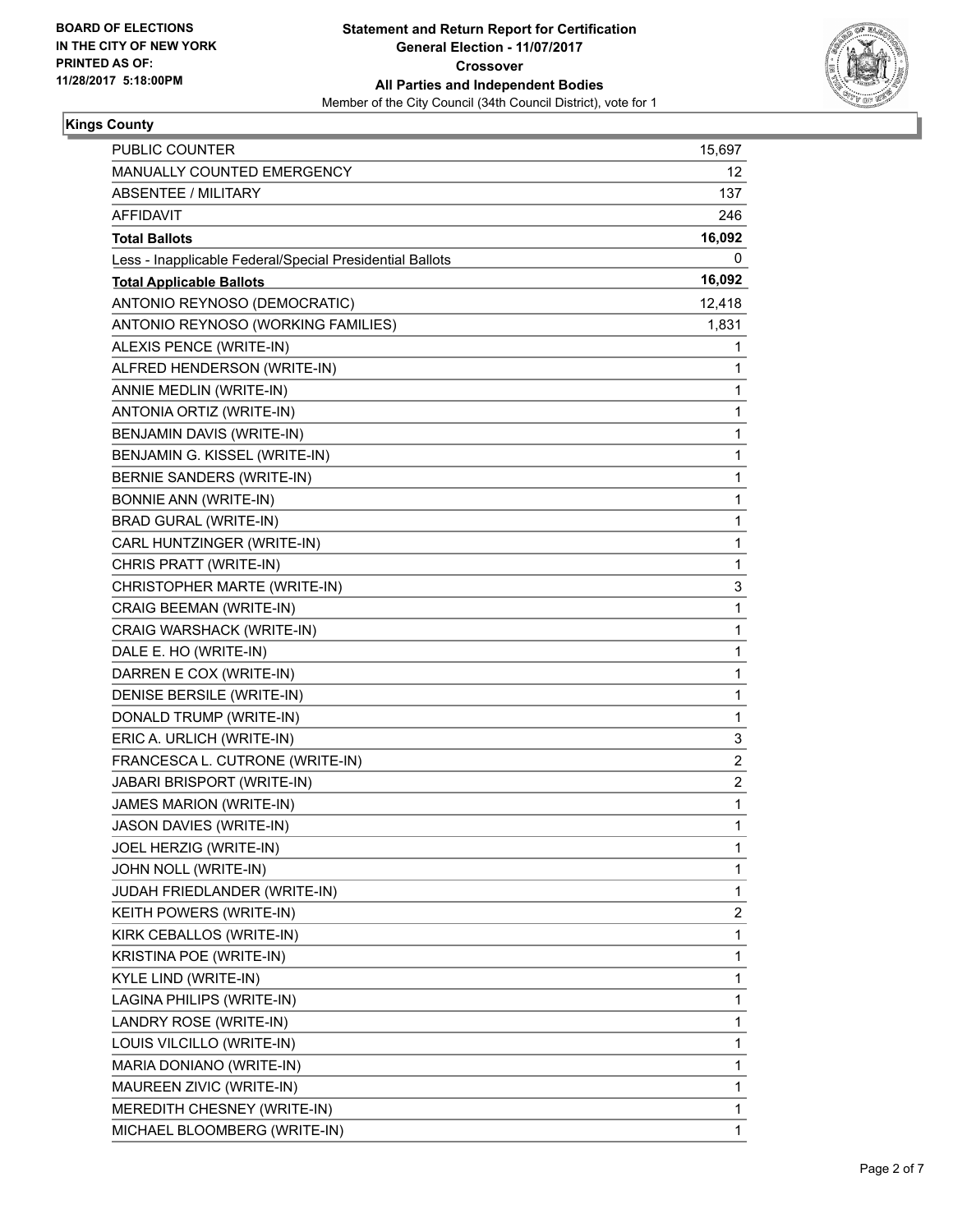

#### **Kings County**

| NATHAN BLISS (WRITE-IN)            | 1      |
|------------------------------------|--------|
| <b>NCK MULLEN (WRITE-IN)</b>       | 1      |
| NICK HANAUER (WRITE-IN)            | 1      |
| PAUL CARREIRAS (WRITE-IN)          | 1      |
| ROBERT BYRON FORD (WRITE-IN)       | 1      |
| ROBERT MATELER (WRITE-IN)          | 1      |
| SAL I ALBANESE (WRITE-IN)          | 1      |
| STEPHEN T. LEVIN (WRITE-IN)        | 2      |
| TEODORA CARREIRAS (WRITE-IN)       | 1      |
| TIMOTHY RUSTERHOTZ (WRITE-IN)      | 1      |
| TIMOTHY SNOW (WRITE-IN)            | 1      |
| TOMMY TORRES (WRITE-IN)            | 19     |
| UNATTRIBUTABLE WRITE-IN (WRITE-IN) | 34     |
| VERA BADAMO (WRITE-IN)             | 1      |
| VICTOR CLAVIE (WRITE-IN)           | 1      |
| VICTORIA CAMBRANES (WRITE-IN)      | 1      |
| VICTORIA LOPEZ (WRITE-IN)          | 2      |
| VITO J. LOPEZ (WRITE-IN)           | 1      |
| <b>Total Votes</b>                 | 14,364 |
| Unrecorded                         | 1,728  |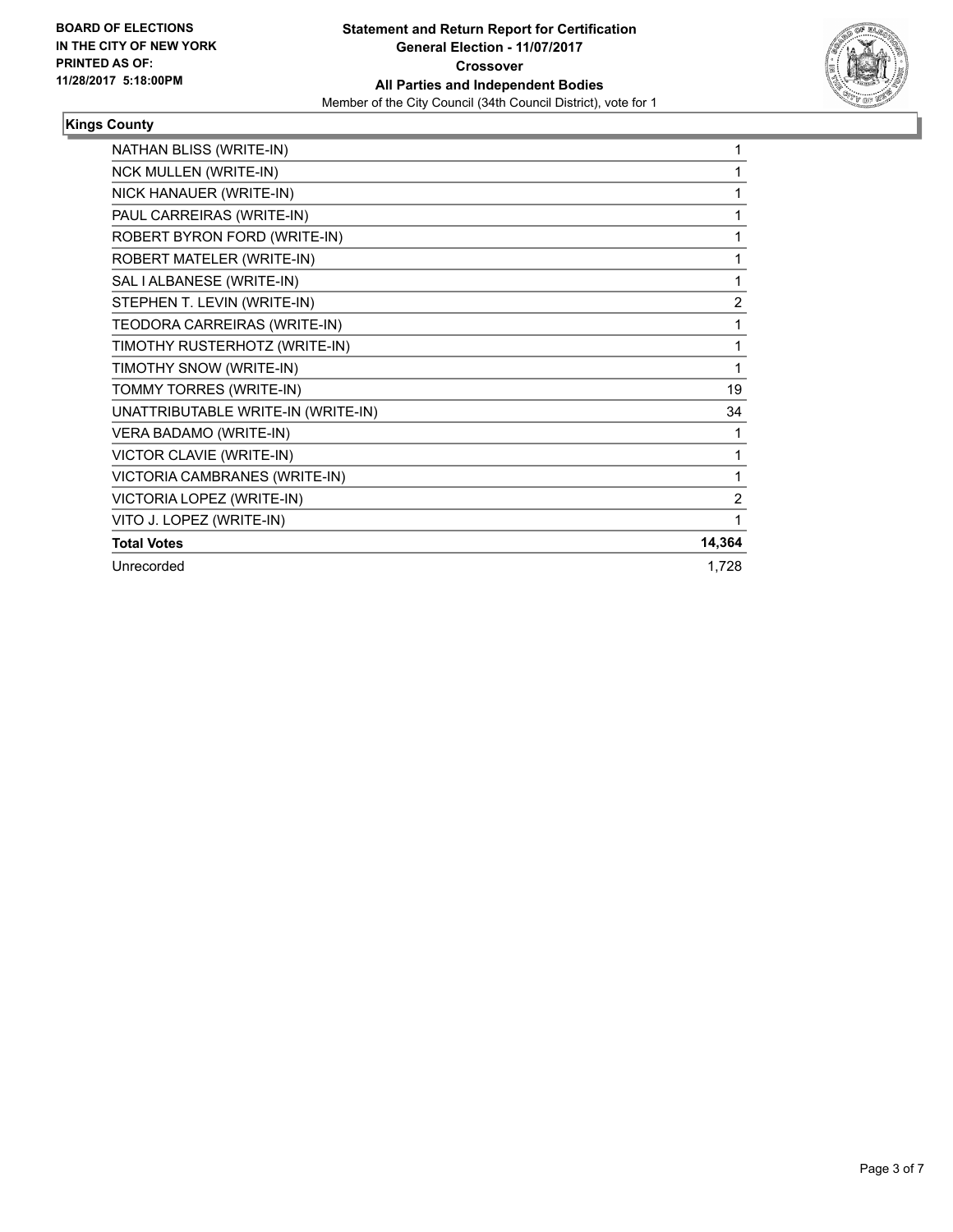

#### **Queens County**

| <b>PUBLIC COUNTER</b>                                    | 2,629 |
|----------------------------------------------------------|-------|
| <b>MANUALLY COUNTED EMERGENCY</b>                        | 0     |
| <b>ABSENTEE / MILITARY</b>                               | 32    |
| AFFIDAVIT                                                | 45    |
| <b>Total Ballots</b>                                     | 2,706 |
| Less - Inapplicable Federal/Special Presidential Ballots | 0     |
| <b>Total Applicable Ballots</b>                          | 2,706 |
| ANTONIO REYNOSO (DEMOCRATIC)                             | 1,940 |
| ANTONIO REYNOSO (WORKING FAMILIES)                       | 379   |
| ALEXANDER MORALES (WRITE-IN)                             | 1     |
| <b>BERNIE SANDERS (WRITE-IN)</b>                         | 1     |
| CARLO MAX ACEVEDO (WRITE-IN)                             | 1     |
| CARLOS DANGER (WRITE-IN)                                 | 1     |
| ELIZABETH CROWLEY (WRITE-IN)                             | 2     |
| FATHER JAMES KELLY (WRITE-IN)                            | 1     |
| FRANCISCO MOYA (WRITE-IN)                                | 1     |
| JOHN PROVENZANO (WRITE-IN)                               | 1     |
| JOHN SEMINERIO (WRITE-IN)                                | 1     |
| <b>JOSE TORRES (WRITE-IN)</b>                            | 1     |
| MARCIN KURZATKOWSKI (WRITE-IN)                           | 1     |
| MATTHEW TUZYNSKI (WRITE-IN)                              | 1     |
| MICKEY MOUSE (WRITE-IN)                                  | 1     |
| NICOLE MALLIOTAKIS (WRITE-IN)                            | 1     |
| OSMAN SOSA (WRITE-IN)                                    | 1     |
| RICHARD SAEUZ (WRITE-IN)                                 | 1     |
| ROBERT HOLDEN (WRITE-IN)                                 | 1     |
| RYAN HALLAHAN (WRITE-IN)                                 | 1     |
| SHERIDAN TEKOSKY (WRITE-IN)                              | 1     |
| STEVE DAY (WRITE-IN)                                     | 1     |
| TIM TORRES (WRITE-IN)                                    | 1     |
| TOMMY TORRES (WRITE-IN)                                  | 1     |
| UNATTRIBUTABLE WRITE-IN (WRITE-IN)                       | 4     |
| WILLIAM LOPEZ (WRITE-IN)                                 | 1     |
| <b>Total Votes</b>                                       | 2,347 |
| Unrecorded                                               | 359   |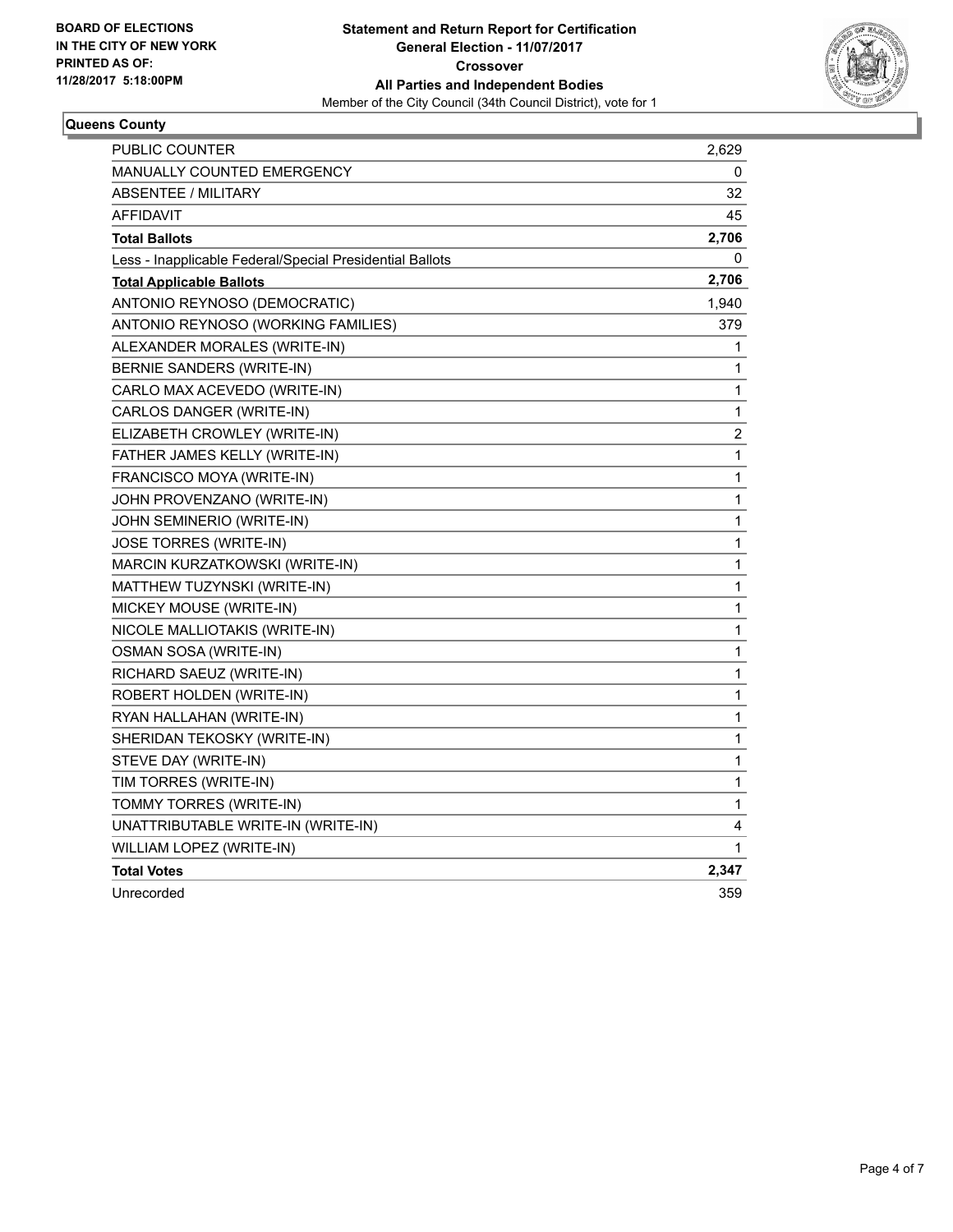

#### **Total for Member of the City Council (34th Council District)**

| PUBLIC COUNTER                                           | 18,326         |
|----------------------------------------------------------|----------------|
| MANUALLY COUNTED EMERGENCY                               | 12             |
| ABSENTEE / MILITARY                                      | 169            |
| AFFIDAVIT                                                | 291            |
| <b>Total Ballots</b>                                     | 18,798         |
| Less - Inapplicable Federal/Special Presidential Ballots | 0              |
| <b>Total Applicable Ballots</b>                          | 18,798         |
| ANTONIO REYNOSO (DEMOCRATIC)                             | 14,358         |
| ANTONIO REYNOSO (WORKING FAMILIES)                       | 2,210          |
| ALEXANDER MORALES (WRITE-IN)                             | 1              |
| ALEXIS PENCE (WRITE-IN)                                  | 1              |
| ALFRED HENDERSON (WRITE-IN)                              | 1              |
| ANNIE MEDLIN (WRITE-IN)                                  | 1              |
| ANTONIA ORTIZ (WRITE-IN)                                 | 1              |
| BENJAMIN DAVIS (WRITE-IN)                                | 1              |
| BENJAMIN G. KISSEL (WRITE-IN)                            | 1              |
| BERNIE SANDERS (WRITE-IN)                                | 2              |
| <b>BONNIE ANN (WRITE-IN)</b>                             | 1              |
| <b>BRAD GURAL (WRITE-IN)</b>                             | 1              |
| CARL HUNTZINGER (WRITE-IN)                               | 1              |
| CARLO MAX ACEVEDO (WRITE-IN)                             | 1              |
| CARLOS DANGER (WRITE-IN)                                 | 1              |
| CHRIS PRATT (WRITE-IN)                                   | 1              |
| CHRISTOPHER MARTE (WRITE-IN)                             | 3              |
| CRAIG BEEMAN (WRITE-IN)                                  | 1              |
| CRAIG WARSHACK (WRITE-IN)                                | 1              |
| DALE E. HO (WRITE-IN)                                    | 1              |
| DARREN E COX (WRITE-IN)                                  | 1              |
| DENISE BERSILE (WRITE-IN)                                | 1              |
| DONALD TRUMP (WRITE-IN)                                  | 1              |
| ELIZABETH CROWLEY (WRITE-IN)                             | $\overline{2}$ |
| ERIC A. URLICH (WRITE-IN)                                | 3              |
| FATHER JAMES KELLY (WRITE-IN)                            | 1              |
| FRANCESCA L. CUTRONE (WRITE-IN)                          | 2              |
| FRANCISCO MOYA (WRITE-IN)                                | 1              |
| <b>JABARI BRISPORT (WRITE-IN)</b>                        | 2              |
| JAMES MARION (WRITE-IN)                                  | 1              |
| JASON DAVIES (WRITE-IN)                                  | 1              |
| JOEL HERZIG (WRITE-IN)                                   | 1              |
| JOHN NOLL (WRITE-IN)                                     | 1              |
| JOHN PROVENZANO (WRITE-IN)                               | 1              |
| JOHN SEMINERIO (WRITE-IN)                                | 1              |
| JOSE TORRES (WRITE-IN)                                   | 1              |
| JUDAH FRIEDLANDER (WRITE-IN)                             | 1              |
| KEITH POWERS (WRITE-IN)                                  | 2              |
| KIRK CEBALLOS (WRITE-IN)                                 | 1              |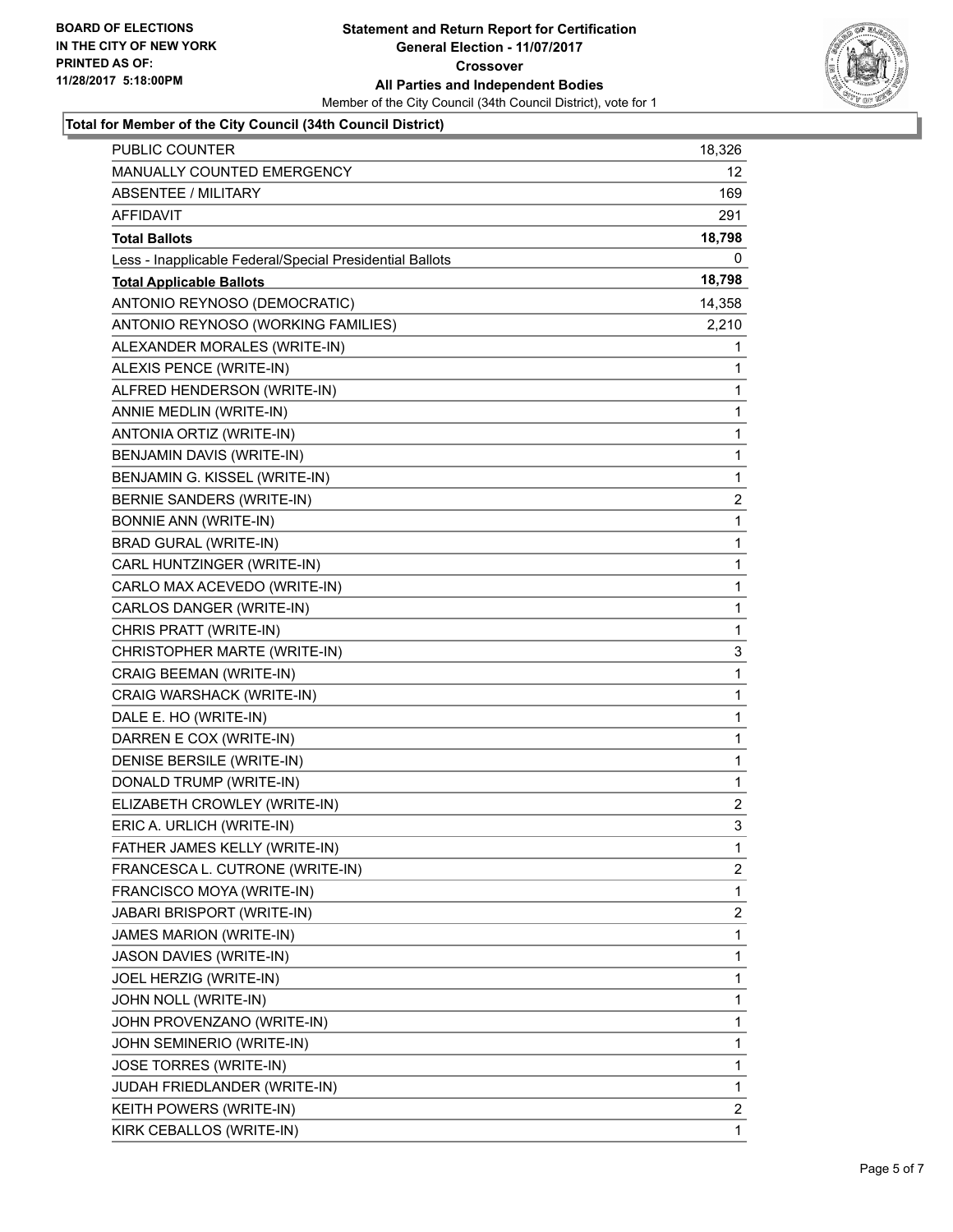

#### **Total for Member of the City Council (34th Council District)**

| KRISTINA POE (WRITE-IN)            | 1              |
|------------------------------------|----------------|
| KYLE LIND (WRITE-IN)               | 1              |
| LAGINA PHILIPS (WRITE-IN)          | 1              |
| LANDRY ROSE (WRITE-IN)             | 1              |
| LOUIS VILCILLO (WRITE-IN)          | 1              |
| MARCIN KURZATKOWSKI (WRITE-IN)     | 1              |
| MARIA DONIANO (WRITE-IN)           | 1              |
| MATTHEW TUZYNSKI (WRITE-IN)        | 1              |
| MAUREEN ZIVIC (WRITE-IN)           | 1              |
| MEREDITH CHESNEY (WRITE-IN)        | 1              |
| MICHAEL BLOOMBERG (WRITE-IN)       | 1              |
| MICKEY MOUSE (WRITE-IN)            | 1              |
| NATHAN BLISS (WRITE-IN)            | 1              |
| <b>NCK MULLEN (WRITE-IN)</b>       | 1              |
| NICK HANAUER (WRITE-IN)            | 1              |
| NICOLE MALLIOTAKIS (WRITE-IN)      | 1              |
| OSMAN SOSA (WRITE-IN)              | 1              |
| PAUL CARREIRAS (WRITE-IN)          | 1              |
| RICHARD SAEUZ (WRITE-IN)           | 1              |
| ROBERT BYRON FORD (WRITE-IN)       | 1              |
| ROBERT HOLDEN (WRITE-IN)           | 1              |
| ROBERT MATELER (WRITE-IN)          | 1              |
| RYAN HALLAHAN (WRITE-IN)           | 1              |
| SAL I ALBANESE (WRITE-IN)          | 1              |
| SHERIDAN TEKOSKY (WRITE-IN)        | 1              |
| STEPHEN T. LEVIN (WRITE-IN)        | $\overline{c}$ |
| STEVE DAY (WRITE-IN)               | 1              |
| TEODORA CARREIRAS (WRITE-IN)       | 1              |
| TIM TORRES (WRITE-IN)              | $\mathbf{1}$   |
| TIMOTHY RUSTERHOTZ (WRITE-IN)      | 1              |
| TIMOTHY SNOW (WRITE-IN)            | 1              |
| TOMMY TORRES (WRITE-IN)            | 20             |
| UNATTRIBUTABLE WRITE-IN (WRITE-IN) | 38             |
| VERA BADAMO (WRITE-IN)             | 1              |
| VICTOR CLAVIE (WRITE-IN)           | 1              |
| VICTORIA CAMBRANES (WRITE-IN)      | 1              |
| VICTORIA LOPEZ (WRITE-IN)          | 2              |
| VITO J. LOPEZ (WRITE-IN)           | 1              |
| WILLIAM LOPEZ (WRITE-IN)           | 1              |
| <b>Total Votes</b>                 | 16,711         |
| Unrecorded                         | 2,087          |
|                                    |                |